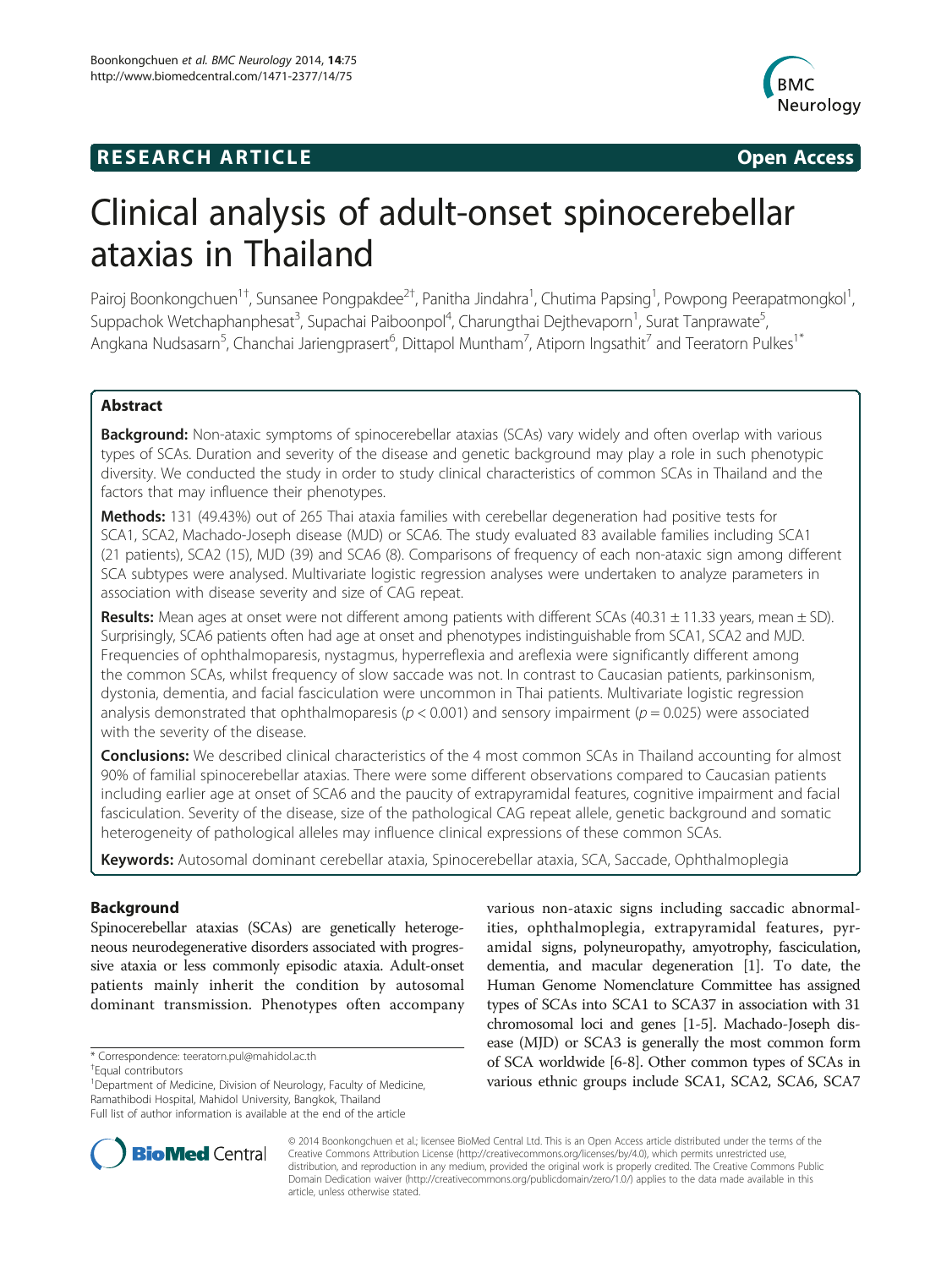and dentatorubro-pallidoluysian atrophy (DRPLA). All these common SCAs are caused by expansions of polyglutamine-encoding CAG repeat [\[1](#page-7-0)].

Phenotypes of different SCAs often overlap and are indistinguishable resulting in a difficulty in making clinical diagnosis. However, some clinical clues and epidemiological data of common SCAs in each population may be helpful for setting up appropriate diagnostic genetic tests [[9,10](#page-7-0)]. For example, pyramidal signs are more common in SCA1 and SCA3 while peripheral neuropathy is more common in SCA2 [[9,11,12\]](#page-7-0). Slow saccades may be more prevalent in SCA2 [\[13,14\]](#page-7-0). Sizes of expanded repeat allele, age at onset, age, and disease duration have been described as factors that might influence clinical expression of the common SCAs [\[15](#page-7-0)-[17\]](#page-7-0). Although neuropathology of the polyglutamine-associated SCAs is generally widespread over the cerebellum, brainstem and cerebral hemisphere in the advance stage of the diseases [[18](#page-7-0)], observations of some non-ataxic signs such as slow saccade in presymptomatic carriers or at the early symptomatic stage suggest that other neurons apart from cerebellar neurons may also be similarly vulnerable to the pathological process caused by the polyglutamine-associated SCAs [[19,20](#page-7-0)]. Slow saccade represents loss of excitatory burst neuronal function, whose neurons initiate the pulse sequence of saccadic eye movement [[21\]](#page-7-0). Therefore degenerative process of those neurons in brainstem should take place at a very early stage of the disease in those patients [\[19,22](#page-7-0)]. Although slow saccades in SCA2 patients may be influenced by the size of polyglutamine tract [[17\]](#page-7-0), this mechanism cannot solely explain the presence or absence of slow saccades in all SCA2 patients. Other genetic factors may also play a role in selective neuronal susceptibility and phenotypic expression of the polyglutamine-associated SCAs [[23](#page-7-0)].

MJD is the most common SCA in the Thai population followed by SCA1, SCA2 and SCA6 [[24](#page-7-0)]. Over the past 15 years, the study group has had experience of seeing over a hundred Thai SCA families. Interestingly, we have hardly observed some of the frequently described non-ataxic signs comprising facial fasciculation, parkinsonism, dystonia, and dementia in those patients. This finding implies that those signs might be less common compared to previous reports of other ethnic groups. Furthermore, slow saccade was commonly observed in all subtypes of the common SCAs. Therefore the study was conducted in order to analyze the clinical characteristics of the Thai patients with adultonset SCAs and identify factors that may influence the clinical expression of SCAs. Since we have observed a clinical concordance in the patients from the same family, we thus recruited only the index patient from each family into the study.

# Methods

# **Patients**

We reviewed medical records of all patients with progressive cerebellar ataxia, who were tested for SCA1, SCA2, MJD, SCA6, SCA7 and DRPLA at the Division of Neurology, Department of Medicine, Ramathibodi Hospital. After undertaking intensive investigations, some of the patients were identified by other diagnoses including cerebellar variant of multiple system atrophy, neurogenic weakness, ataxia and retinitis pigmentosa (NARP) and autoimmune cerebellar disorders. The remaining patients were from 265 families. 131 families (49.43%) tested positive for SCA1 (38 families), SCA2 (22), MJD (61) and SCA6 (10). 75 of those families (57.25%) had family history of ataxia. The study identified SCA1, SCA2, MJD, or SCA6 mutations in almost 90% of the patients in the familial group (75 of 86 families), while only 31% of the sporadic cases (56 of 179 cases) were identified as one of these common SCAs (Table [1](#page-2-0)). We have not identified patients with SCA7 and DRPLA so far. Details of the frequencies of SCAs were listed in Table [1.](#page-2-0)

The study subsequently enrolled 83 index patients with SCA1, SCA2, MJD and SCA6 from the database, who were available for clinical review and examination. All accessible family members were also evaluated. However, statistical analyses only used data of the index cases. The examination processes were undertaken at 4 participating hospitals during April 2010 to June 2013. All of the participants were evaluated by T.P. and P.B., or S.Po., or P.J. except for 2 families, who live in rural areas of Phayao province in the northern part of Thailand. They were examined by P.J. and S.T. Collected patient's profiles and clinical data included sex, the family's hometown, age at onset, disease duration, age at diagnosis, family pedigrees, cerebellar signs, fundoscopic examination, eye movement abnormalities, nystagmus, muscle tone, tendon reflexes, Babinski's sign, parkinsonism, dystonia, chorea, dementia (Mini-mental state examination), fasciculation, sensory examination (vibration, joint position and pin prick sensations) and scale for the assessment and rating of ataxia (SARA). All patients provided both verbal and written informed consent. The research protocol was approved by the ethics committee or hospital ethical review board of every participating university and hospital.

# Genetic analysis

DNA samples were extracted from peripheral leukocyte by phenol-chloroform method or using QIAGEN DNA purification kit (QIAGEN, CA, USA). Fluorescentlylabelled PCR of the expanded repeat alleles of the ATXN1 (ataxin 1), ATXN2, ATXN3, CACNA1A (alpha 1A subunit, P/Q type voltage-dependent calcium channel: SCA6), ATXN7 and ATN1 (atrophin 1: DRPLA) genes were performed by using primer sets as previously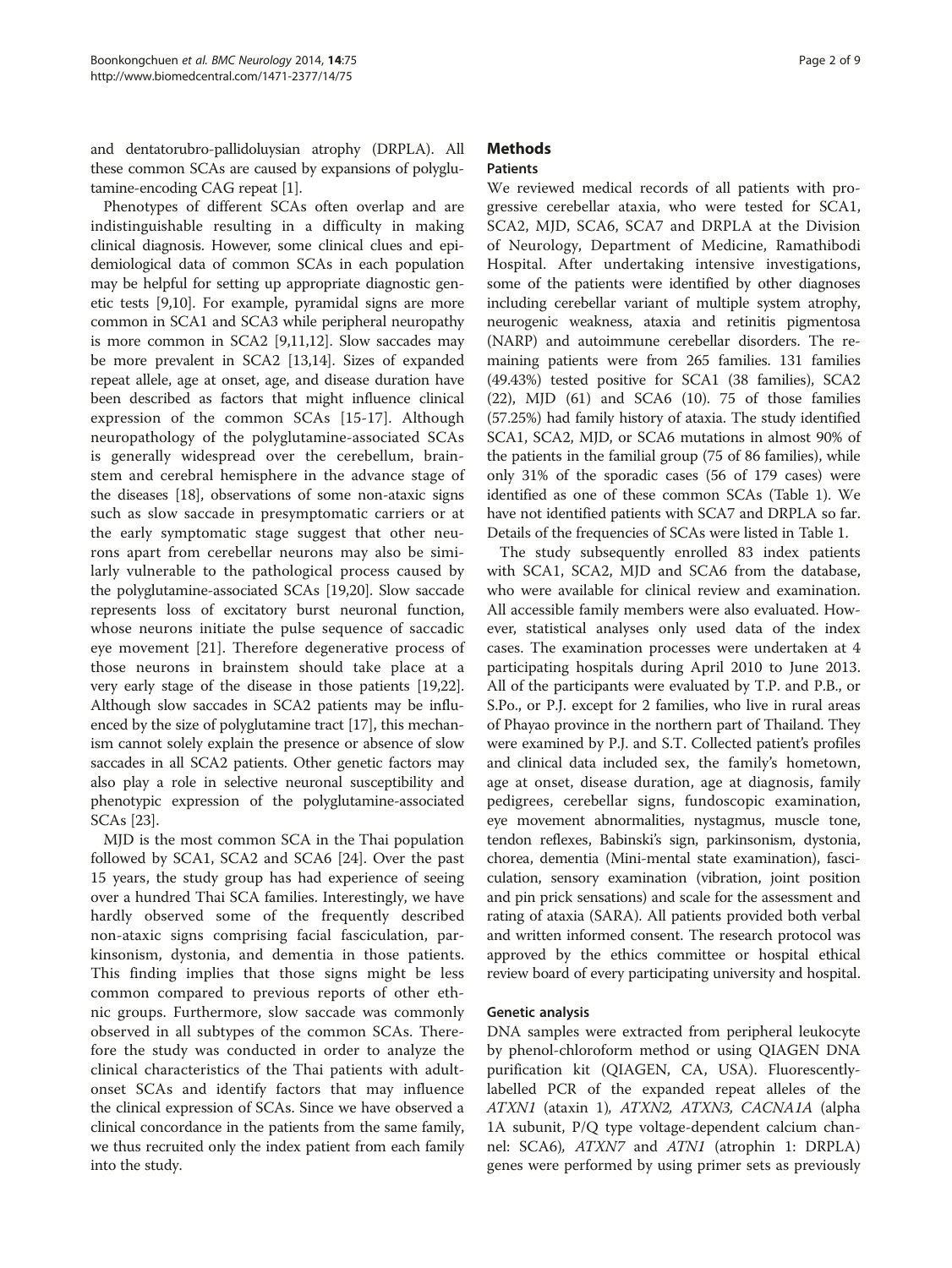|                           | Familial group $%$ ) N = 86 | Sporadic group $%$ N = 179 | Total $(%) n = 265$ |
|---------------------------|-----------------------------|----------------------------|---------------------|
| SCA1                      | 19(22.10)                   | 19 (10.61)                 | 38 (14.34)          |
| SCA <sub>2</sub>          | 10(11.63)                   | 12 (6.70)                  | 22(8.30)            |
| <b>MJD</b>                | 40 (46.51)                  | 21 (11.73)                 | 61(23.02)           |
| SCA6                      | 6(6.98)                     | 4(2.23)                    | 10(3.77)            |
| Total                     | 75 (87.21)                  | 56 (31.28)                 | 131 (49.43)         |
| Patients without mutation | 11 (12.79)                  | 123 (68.72)                | 134 (50.57)         |

<span id="page-2-0"></span>Table 1 Frequencies of the common spinocerebellar ataxias in Thai patients

Abbreviations as follows: SCA spinocerebellar ataxia, MJD Machado-Joseph disease.

described methods [\[9,11](#page-7-0)[,25-28](#page-8-0)]. The allele sizes were then determined by running the PCR products on Beckman CEQ8800 DNA Analysis System (Beckman Coulter, CA, USA). Sizes of CAG repeat of both normal and pathological alleles of each chromosome were calculated by comparing results with the size of a normal control sample, of which the sizes were prior defined by direct sequencing. In order to avoid a false negative result caused by a very large expanded allele failing to be amplified by using regular PCR [\[29\]](#page-8-0). all samples whose results showed patterns of homozygous wild-type alleles of ATXN1, ATXN2 and ATXN3, were subsequently reanalyzed by performing long-range PCR using LA Taq polymerase (TaKaRa, Chiba, Japan).

#### Statistical analysis

Results were expressed as means ± standard deviations. One-way analysis of variance (ANOVA) was used to compare means of each continuous variable among different SCAs. Categorical variables were compared by using chi squared test. Test results considered significant differences at the level of p-value < 0.05. Comparisons of clinical characteristics between groups of patients with SARA score <15 and ≥15 were determined by logistic regression analysis. The results were expressed as odd ratio (OR), 95% confidence intervals (CI) and p-values. After a number of univariate predictive factors had been determined, forward stepwise selection was carried out to determine the appropriate multivariate model. Factors selected for the multivariate model were those found significant in the univariate model. Results were considered statistically significant for  $p \le 0.10$  of univariate and  $p \le 0.05$  of multivariate analysis. Whether size of the pathological SCA3 repeat allele influences the clinical outcomes was tested by logistic regression analysis and then adjusted with other factors including age at onset, age, sex and duration of the disease. All analyses were performed using STATA version 12 (Stata Corp., College Station, TX, USA).

# Results

# Patient characteristics

MJD is the most common type of adult-onset spinocerebellar ataxias in the study followed by SCA1, SCA2 and SCA6, respectively (Table 1). Eighty-three index patients were enrolled on the study including 39 MJD patients, 21 SCA1, 15 SCA2 and 8 SCA6 patients. Analyses of their family pedigrees identified at least 297 affected relatives. Overall patient characteristics are summarized in Table [2](#page-3-0).

Thailand is geographically divided into six regions comprising central, north, northeast, east, west and south. Most of the patients in the study lived in central, north, west and northeast of Thailand. Only four patients were referred from eastern (2) and southern (2) regions (Figure [1\)](#page-4-0). In central, western and northern regions, we identified patients with SCA1, SCA2, MJD and SCA6. However, almost all families living in the northeastern region were SCA1 and MJD. Only one family was SCA2 and no SCA6 family was identified in the region.

General factors including gender, age at onset, duration of disease, positive family history and SARA scale were not different among the different types of SCAs (Table [2](#page-3-0)). Average age at onset was around late thirties to early forties in all groups. SCA6 did not correlate with later age at onset compared to the other SCAs (43.5±6.76, mean±SD). Furthermore, none of the studied SCA6 patients had age at onset after 60 years. Durations of the disease and SARA scales were similar in all groups.

# Clinical features

Gait ataxia or unsteadiness was the presenting symptom in all cases. Arm incoordination and cerebellar dysarthria generally followed within a few to several years. Limb ataxia was sometimes asymmetrical; however difference of severity was frequently not in a large degree. Truncal ataxia was uncommon until the advance stage of the disease. In the early stage, neurological signs including dysmetric saccades, nystagmus and pyramidal signs particularly increased tendon reflexes and spastic tone in both legs could often be observed. We had the opportunity to examine several asymptomatic carriers of MJD at the age between 22 to 30 years. Some of them had brisk tendon reflexes and mild spasticity in both legs, although they did not have gait unsteadiness.

Frequencies of nystagmus, upward gaze paresis, hyperreflexia and areflexia were significantly different among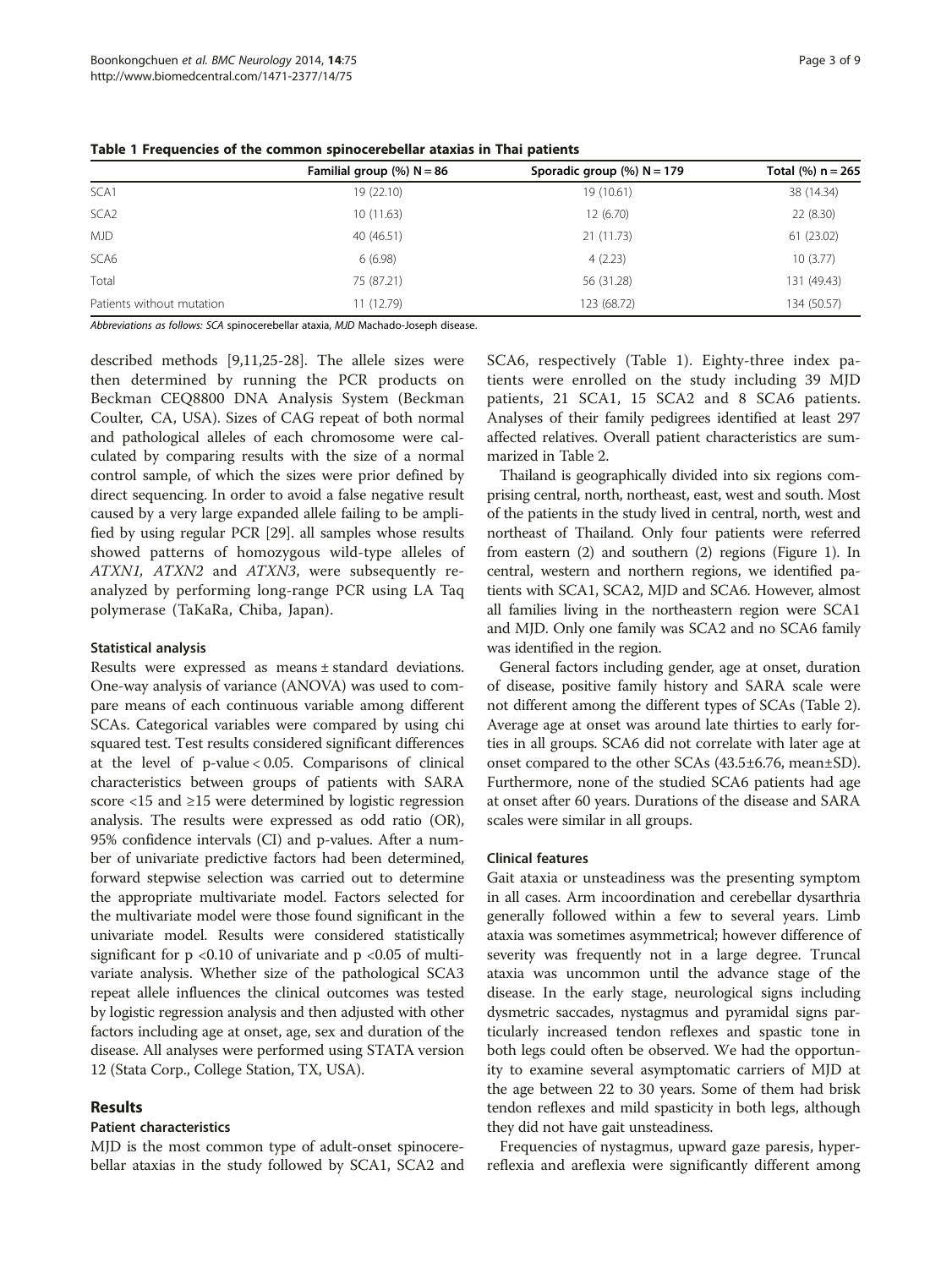|                             | SCA1      | SCA <sub>2</sub> | <b>MJD</b>  | SCA6       | $p$ -value* |
|-----------------------------|-----------|------------------|-------------|------------|-------------|
| Total numbers               | 21        | 15               | 39          | 8          |             |
| Sex (M/F)                   | 11/10     | 8/7              | 14/25       | 4/4        | 0.500       |
| Age at onset (years)        |           |                  |             |            |             |
| Mean age at onset           | 38.43     | 41.47            | 39.97       | 43.5       | 0.715       |
| <b>SD</b>                   | 10.14     | 13.01            | 12.17       | 6.76       |             |
| Range                       | $15 - 55$ | $19 - 60$        | $16 - 64$   | $34 - 58$  |             |
| Duration (years)            |           |                  |             |            |             |
| Mean duration               | 5.43      | 3.93             | 6.62        | 6          | 0.328       |
| SD                          | 5.13      | 2.99             | 5.01        | 5.90       |             |
| Range                       | $1 - 20$  | $1 - 10$         | $0.25 - 22$ | $1 - 18$   |             |
| Positive family history (%) | 16 (76.2) | 13 (86.7)        | 32 (82.1)   | 7(87.5)    | 0.900       |
| CAG repeat size (repeats)   |           |                  |             |            |             |
| Mean                        | 50.14     | 37.40            | 69.97       | 21.88      |             |
| SD                          | 6.27      | 4.47             | 4.04        | 0.83       |             |
| Range                       | $41 - 65$ | $32 - 52$        | $62 - 78$   | $21 - 23$  |             |
| Clinical features (%)       |           |                  |             |            |             |
| Slow saccade                | 12 (57.1) | 7(46.7)          | 21 (53.9)   | 2(25)      | 0.454       |
| Horizontal nystagmus        | 5(23.8)   | 4(26.7)          | 34 (87.2)   | 6(75)      | 0.0000002** |
| Vertical nystagmus          | 0(0)      | 1(6.7)           | 6(15.4)     | 3(37.5)    | $0.026**$   |
| Opthalmoparesis             | 6(28.6)   | 3(20.0)          | 26 (66.7)   | 2(25)      | $0.002**$   |
| Pale optic disc             | 1(4.8)    | 0(0)             | 2(5.1)      | 1(12.5)    | 0.610       |
| Hyperreflexia               | 19 (90.5) | 5(33.3)          | 26 (66.7)   | 7(87.5)    | $0.002**$   |
| Babinski's sign             | 11 (52.4) | 5(33.3)          | 17 (43.6)   | 5(62.5)    | 0.510       |
| Areflexia                   | 0(0)      | 5(35.7)          | 9(23.1)     | 0(0)       | $0.011**$   |
| Sensory impairment          | 4 (19.0)  | 3(20.0)          | 9(23.1)     | 0(0)       | 0.630       |
| Parkinsonism                | 0(0)      | 0(0)             | 0(0)        | 0(0)       | 1.000       |
| Dystonia                    | 1(4.8)    | 0(0)             | 1(2.6)      | 0(0)       | 0.475       |
| Chorea                      | 0(0)      | 0(0)             | 1(2.6)      | 0(0)       | 1.000       |
| Dementia                    | 0(0)      | 1(6.7)           | 0(0)        | 1(12.5)    | 0.074       |
| Facial fasciculation        | 2(9.5)    | 0(0)             | 5(12.8)     | 0(0)       | 0.579       |
| SARA                        |           |                  |             |            |             |
| Mean scale                  | 16.97     | 13.18            | 16.76       | 15.71      | 0.767       |
| SD                          | 7.45      | 3.66             | 7.27        | 7.24       |             |
| Range                       | $4 - 30$  | $9 - 20$         | $8 - 35$    | $3.5 - 27$ |             |

#### <span id="page-3-0"></span>Table 2 Comparison of clinical profile and features of unrelated Thai patients with SCA1, SCA2, MJD and SCA6

\*Continuous variables were analyzed by using ANOVA. Comparisons of frequencies of clinical profiles and features were analyzed by using Fisher's exact test. \*\*P < 0.05 is considered as significant difference.

Abbreviations as follows: SCA spinocerebellar ataxia, MJD Machado-Joseph disease, SD standard deviation, SARA scale for the assessment and rating of ataxia.

different subtypes of SCAs (Table [1](#page-2-0)). Nystagmus was commonly gaze-evoked type. Horizontal nystagmus was more common than vertical nystagmus. It was relatively more common in MJD and SCA6 than the other types. Ophthalmoparesis was invariably upward direction and it was significantly more frequent in MJD than other SCAs. Almost all patients who exhibited upward gaze paresis, were nuclear type. Supranuclear gaze paresis was rare in the patients studied and it was observed in

only a few patients in the early stage of the disease. Severe ophthalmoparesis in all directions was observed in only a few patients with advance stage of SCA1 and MJD.

Increased tone and tendon reflexes were generally more prominent in the lower extremities. It was common in all studied subtypes of SCAs except SCA2. It was noted that almost all patients with SCA1 (90%) developed pyramidal signs. One of the only two SCA1 patients, who did not have pyramidal signs, had severe generalized dystonia.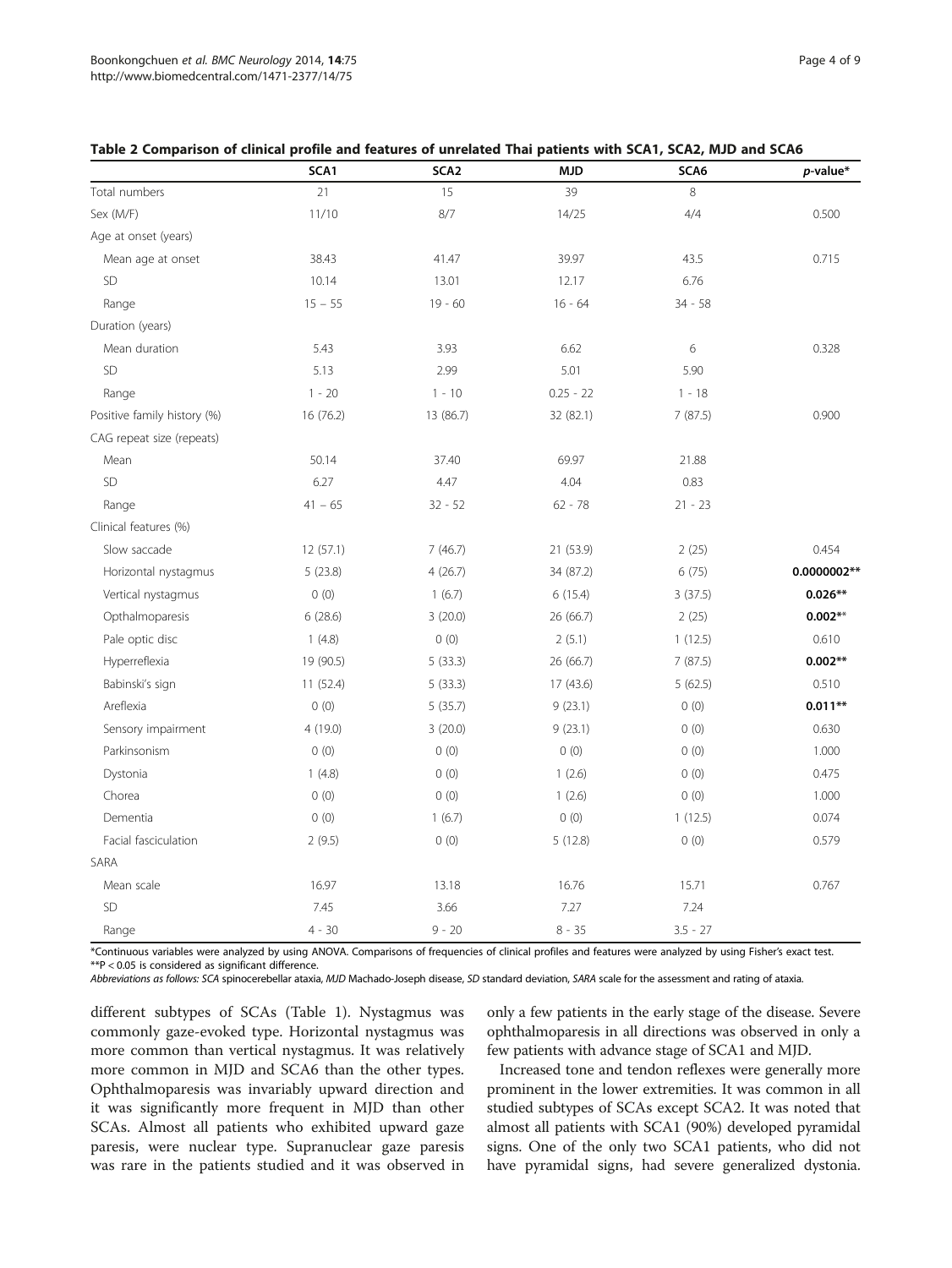<span id="page-4-0"></span>

Areflexia was often observed in only ankle reflexes and it was less often accompanied with absent knee reflexes or generalized areflexia. Absent ankle reflexes were also observed in the presence of brisk knee reflexes and Babinski's sign. Areflexia was not apparent in both SCA1 and SCA6 in the study. Sensory symptoms were usually subtle and the impairment of vibration or pin prick sensations was observed in about one-fifth of the SCA1, SCA2 and MJD patients. Only two patients studied (SCA2 and MJD) had severe axonal sensorimotor polyneuropathy. They developed generalised areflexia, marked distal wasting, mild distal weakness and sensory loss in gloves and stockings pattern since the early stage of the disease.

Abnormal saccadic eye movements were demonstrated in all subtypes of the studied SCAs. Slow saccades were found in about half of the patients. With the exception of SCA6, it was observed in only a quarter of the patients. However, frequencies of slow saccades were not different among different SCAs ( $p = 0.454$ ). Dysmetric saccades (both hypermetric and hypometric saccades) and impairment of vestibulo-ocular-reflex suppression were also identified in a large proportion of the examined patients of all SCA subtypes. However, we did not systematically record this data from the beginning of the study.

Facial fasciculation, dystonia, chorea and cognitive impairment were uncommon in the patients studied. Facial fasciculation was only observed in a few patients with SCA1 and MJD. Both periorbital and orolingual distribution was equally observed, and it was often asymmetry. Fasciculation was much rarer in the extremities. Dystonia was actually observed in only two families with SCA1 and MJD. The SCA1 patient had severe generalized dystonia and the MJD patient had unilateral foot dystonia prominently only while walking. None of the patients studied had signs of parkinsonism. Generalized chorea was present in two unrelated MJD patients including one index case and one affected family members (not included in the analysis). Both patients were in the advanced stage. One of the patients had been wheel-chair bound and the other had been confined to bed for over 3 years.

#### Disease severity and non-ataxic symptoms

Comparisons of demographic data and clinical features between patients with  $SARA \geq 15$  and <15 are shown in Table [3.](#page-5-0) Since age at onset and age are correlated, they theoretically may cause multicollinearity. Therefore, we applied two separate models of logistic regression analyzes by using age at onset or age as parameter. After performing multivariate analysis, ophthalmoparesis and sensory impairment were shown to be independently associated with disease severity by both models (Table [4\)](#page-5-0). Age was also a factor associated with severity of the disease when age at onset was excluded from the analysis (model 2 in Table [4\)](#page-5-0).

Sizes of expanded SCA3 alleles and non-ataxic symptoms Univariate logistic regression analysis revealed that size of the pathological SCA3 repeat allele >70 was associated with the presence of increased tendon reflexes ( $OR = 5.33$ , 95% CI = 1.17-25.21,  $p = 0.03$ ). However, the association was excluded after adjustment with age, age at onset, sex and disease duration (OR = 2.38,  $95\%$  CI = 0.56-10.03,  $p = 0.24$ .

#### **Discussion**

Overall, MJD was the most common SCA in Thailand similar to other East Asian countries except Korea, in which SCA2 appeared to be the most common SCA [[30](#page-8-0)]. DRPLA is rare in Chinese and Thais, while it is relatively common in Japan, Singapore and Korea [[30](#page-8-0)-[32\]](#page-8-0). Apart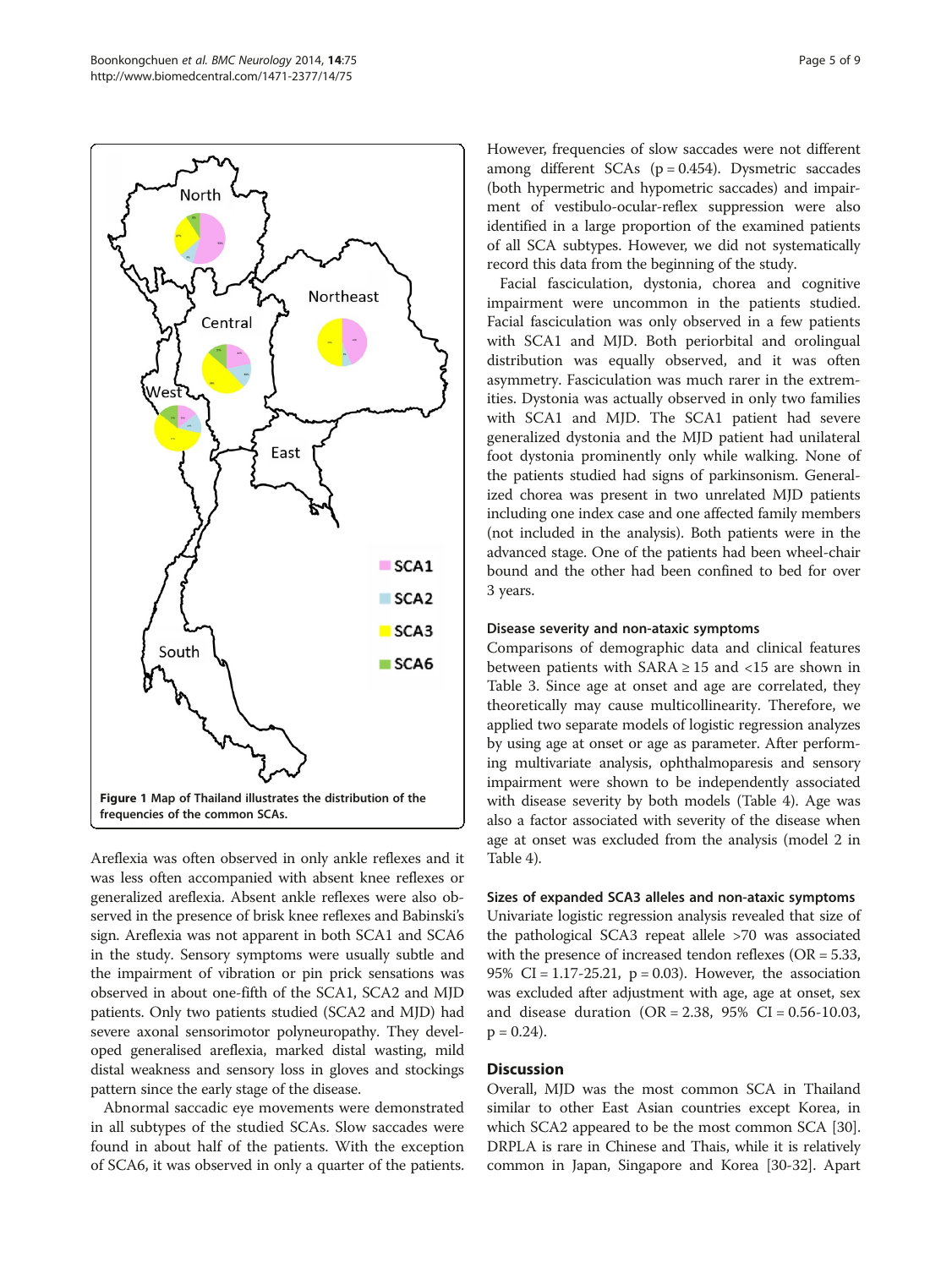<span id="page-5-0"></span>Table 3 Comparison of baseline factors between SARA ≥15 and SARA <15 groups

| <b>Factors</b>                   | SARA > 15<br>$N = 49$ (%) | SARA < 15<br>$N = 34 (%)$ | <i>p</i> -value |
|----------------------------------|---------------------------|---------------------------|-----------------|
| Sex                              |                           |                           |                 |
| Female                           | 23 (46.9)                 | 14(41.2)                  | 0.603           |
| Age onset (years); mean (SD)     | 42.1 (11.1)               | 37.5 (11.3)               | 0.071           |
| Age when exam (years); mean (SD) | 50.5 (11.7)               | 39.5 (11.3)               | < 0.001         |
| Duration (years); mean (SD)      | 8.9(5.1)                  | 3.4(2.2)                  | < 0.0001        |
| SCA Type                         |                           |                           |                 |
| SCA <sub>1</sub>                 | 13(26.5)                  | 8(23.5)                   | 0.325           |
| SCA <sub>2</sub>                 | 6(12.2)                   | 9(26.5)                   |                 |
| SCA <sub>3</sub>                 | 26 (53.1)                 | 13 (38.2)                 |                 |
| SCA <sub>6</sub>                 | 4 (8.2)                   | 4(11.8)                   |                 |
| Family history                   | 44 (89.8)                 | 24 (70.6)                 | 0.025           |
| Slow saccades                    | 29 (59.2)                 | 14(41.2)                  | 0.106           |
| Horizontal nystagmus             | 32 (65.3)                 | 17(50)                    | 0.163           |
| Vertical nystagmus               | 8(16.3)                   | 2(5.9)                    | 0.187           |
| Upward gaze paresis              | 31(63.3)                  | 6(17.6)                   | < 0.001         |
| Hyperreflexia                    | 37 (75.5)                 | 20 (58.8)                 | 0.107           |
| Areflexia                        | 10(20.4)                  | 4(11.8)                   | 0.301           |
| Babinski's sign                  | 26 (53.1)                 | 12(35.3)                  | 0.110           |
| Sensory impairment               | 14(28.6)                  | 2(5.9)                    | 0.010           |
| Optic atrophy                    | 4(8.2)                    | 0(0)                      | 0.141           |

from MJD, SCA1 and SCA2 are also prevalent in most East Asian populations, in contrast to Japanese, in which SCA6 and SCA31 are the second common SCA, and frequencies of SCA1 and SCA2 are less common [\[31,33](#page-8-0)]. We described clinical characteristics of the four most common SCAs in Thailand including MJD, SCA1, SCA2 and SCA6. This data showed that the main clinical features of Thai patients were similar to the previous reports of other ethnic groups to some extent [[9,13,15,16,](#page-7-0)[34](#page-8-0)-[37](#page-8-0)]. However, there were also noticeable differences in some aspects between Thai patients and patients of other ethnic groups including (1) frequent observation of slow saccades in all of the studied types of SCA; (2) the relatively less frequent neuropathy and more frequent pyramidal signs in SCA2; (3) the relatively earlier onset of SCA6 in Thais; and (4) the scarcity of extrapyramidal features and cognitive impairment. Nevertheless, phenotypes of the common SCAs are generally very heterogeneous and frequencies of associated non-ataxic symptoms among different populations are widely diverse. Therefore, the findings are not surprising. However, these data suggest that the clinical clues for differential diagnosis of the common types of SCAs such as age at onset, slow saccade and areflexia may be less useful in the Thai patients.

Slow saccade has been well-known as one of the major non-ataxic features of SCA2 [[9,17,22,](#page-7-0)[38](#page-8-0)]. Reduced saccadic velocity can be apparent in presymptomatic carriers of SCA2 implying that oculomotor pontine nuclei likely to

Table 4 Univariate and multivariate logistic regression analyses of parameters associated with more severe ataxia group  $(SARA \geq 15)$ ; (Tables show only significant parameters)

| Univariate analysis                                                                   |                     |                 |                    |                 |
|---------------------------------------------------------------------------------------|---------------------|-----------------|--------------------|-----------------|
| Variable                                                                              | All 4 common SCAs   |                 | MJD, SCA1 and SCA2 |                 |
|                                                                                       | Odd ratio (95% CI)  | <i>p</i> -value | Odd ratio (95% CI) | <i>p</i> -value |
| Age at onset (years)                                                                  | 1.04 (0.99-1.08)    | 0.075           | $1.04(1.01-1.09)$  | 0.036           |
| Age when assessment (years)                                                           | $1.08(1.04-1.13)$   | < 0.001         | $1.08(1.04-1.14)$  | < 0.001         |
| Positive family history                                                               | 3.67 (1.12-11.97)   | 0.031           | 5.13 (1.43-18.37)  | 0.012           |
| Ophthalmoparesis                                                                      | 8.07 (2.80-23.10)   | < 0.001         | 7.25 (2.45-21.41)  | < 0.001         |
| Sensory impairment                                                                    | 6.40 (1.35-30.37)   | 0.019           | $6.32(1.32-30.31)$ | 0.021           |
| Babinski's sign                                                                       | not significant     |                 | 2.67 (1.01-7.07)   | 0.049           |
| Multivariate logistic regression analysis: model 1 Consider age at onset as parameter |                     |                 |                    |                 |
| Variable                                                                              | All 4 common SCAs   |                 | MJD, SCA1 and SCA2 |                 |
|                                                                                       | Odd ratio (95% CI)  | <i>p</i> -value | Odd ratio (95% CI) | p-value         |
| Ophthalmoparesis                                                                      | 8.19 (2.74-24.44)   | < 0.001         | 7.56 (2.44-23.42)  | < 0.001         |
| Sensory impairment                                                                    | 6.64 (1.27-34.71)   | 0.025           | 6.82 (1.29-36.01)  | 0.024           |
| <b>Model 2</b> Consider age as parameter                                              |                     |                 |                    |                 |
| Variable                                                                              | All 4 common SCAs   |                 | MJD, SCA1 and SCA2 |                 |
|                                                                                       | Odd ratio (95% CI)  | <i>p</i> -value | Odd ratio (95% CI) | cx-value        |
| Age when assessed                                                                     | $1.07(1.02 - 1.13)$ | 0.004           | $1.08(1.03-1.14)$  | 0.003           |
| Ophthalmoparesis                                                                      | 6.18 (1.90-20.03)   | 0.002           | 5.62 (1.64-19.26)  | 0.006           |

Sensory impairment 9.28 (1.43-60.07) 0.019 9.41 (1.40-63.34) 0.021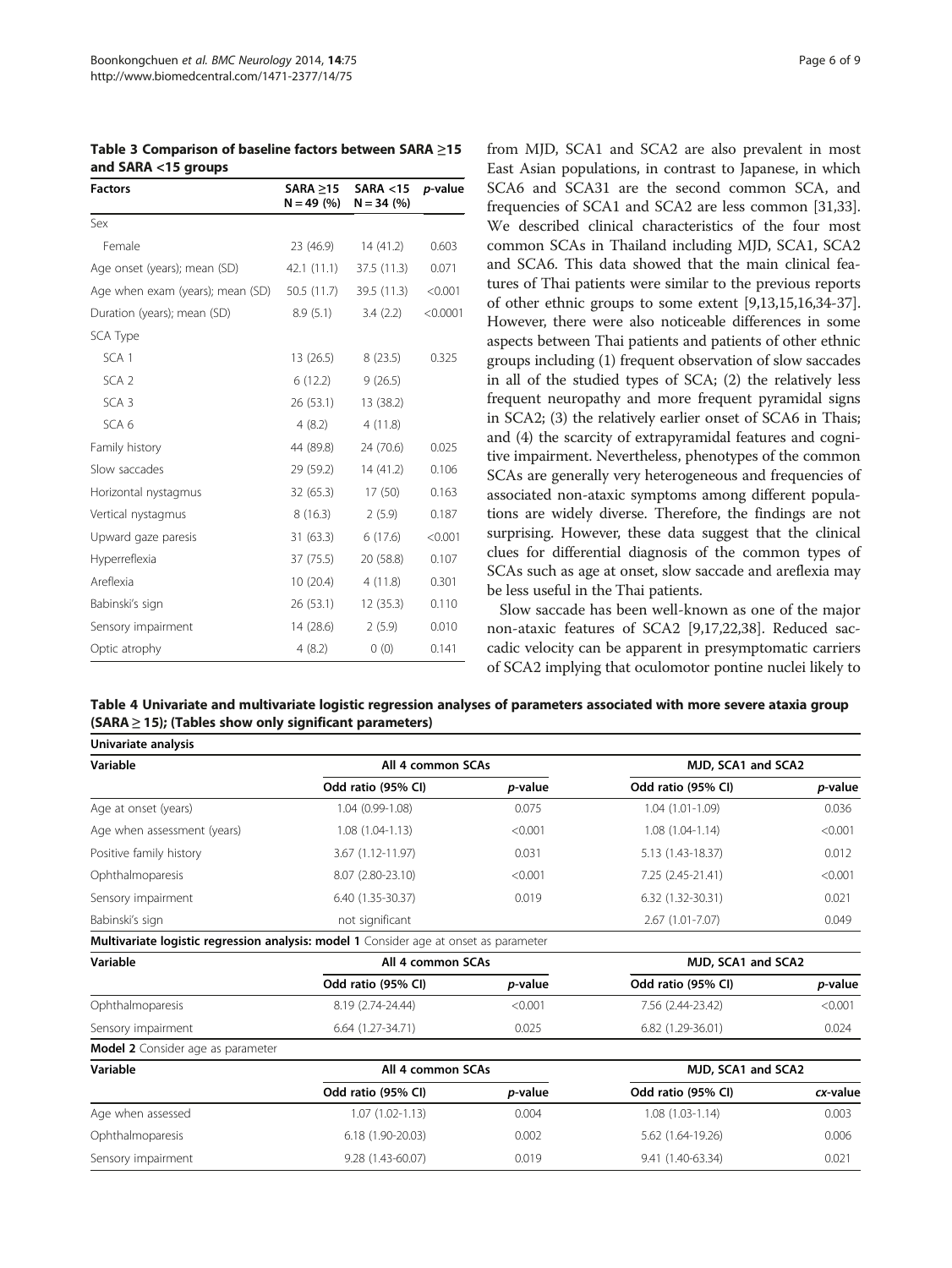be susceptible to neurodegenerative process similar to cerebellar neurons [\[19\]](#page-7-0). Previous evidence also suggested that the occurrence of slow saccade might be associated with size of the pathological repeat alleles and its severity was subsequently progressive over time [[17,22](#page-7-0)]. Slow saccade was less often reported in association with SCA1, MJD and SCA6 [[39](#page-8-0)], though our data showed similar frequencies of slow saccade among these SCAs. So the mechanism underlying the susceptibility of specific neurons other than cerebellar neurons to the neurodegenerative process caused by these polyglutamine diseases is likely to be complex and may involve other genetic factors apart from specific genes and the size of the pathological repeat alleles.

Not only is the frequency of peripheral neuropathy often more common in SCA2 than the other common subtypes, the SCA2 patients also develop polyneuropathy at an early stage of the disease [\[40\]](#page-8-0). A large European study revealed that the occurrence of peripheral neuropathy in SCA2 was not associated with disease duration. In contrast to MJD and SCA6, polyneuropathy might relate to disease duration, which tended to develop in the later stage [[15](#page-7-0)]. These data implied that a susceptibility to neuropathy was greater associated with the trinucleotide repeat expansion in ATXN2 gene than the others. Although polyneuropathy was less frequent in the Thai SCA2 patients compared to other ethnic groups, and frequencies of polyneuropathy were not much different between SCA2 and MJD. The study also observed that evidence of peripheral neuropathy appeared to be occurrence in the early stage of SCA2 in contrast to a later stage in association with MJD similar to previous reports.

SCA6 has been generally known to be progressive ataxia with later onset compared to SCA1, SCA2 and MJD, in which age at onset may be after 60 years old [[41-43](#page-8-0)]. Some evidence suggested that age at onset of SCA6 might be inversely related to size of CAG repeats, with the larger size of the CAG repeats more likely to be associated with the early age at onset [[42\]](#page-8-0). All of the patients studied had sizes of CAG repeats of 23 or lower, thus it is unlikely that this finding related to the size of CAG repeat. However, the study group is small. So we then further reviewed medical records of all of the ten SCA6 families in our clinics. Of the 18 patients from unrelated 10 SCA6 families, mean age of onset was 42.6 years, range 34–61 years. Only one patient had age at onset over 60 years old. Regarding the data of age at onset of the Thai SCA6 patients together with a high frequency of prominent pyramidal signs, nystagmus and saccadic abnormalities, it is difficult to clinically distinguish SCA6 from MJD, SCA1 and SCA2.

In the study, the Thai SCA patients rarely exhibit parkinsonism, dystonia, dementia and facial fasciculation. Parkinsonism has been reported to be relatively common in SCA2 and SCA3 [\[44-47](#page-8-0)]. None of the studied patients exhibited parkinsonian features. In the study, we evaluated cognitive functions by using history taking and bedside examination. Almost all of the patients did not clinically have cognitive impairment and dementia. It was quite uncommon even in the late stage of the disease. Regarding dystonia, it has not been a commonly described nonataxic feature of SCAs [[48\]](#page-8-0), dystonia is also extremely rare in the Thai patients.

The multiple regression analyses suggested that the development of ophthalmoparesis and polyneuropathy may be associated with severity of the disease and age of the patients rather than the subtypes of SCAs. However, the study had some limitations. The sample size is relatively small since we recruited only index cases of each family. So the study performed two logistic regression analyses including: (1) all patients together, and (2) all patients except SCA6. Since underlying pathological process of SCA6 is a small CAG expansion, which is different from other SCAs studied. Secondly, a large proportion of our patients were of low socioeconomic and low-educated status. They might give inaccurate data of some important information such as age at onset and disease duration.

#### Conclusions

In summary, MJD, SCA1, SCA2 and SCA6 are common in Thai adult-onset cerebellar degeneration, in contrast to SCA7 and DRPLA which are rare. The Thai patients with MJD, SCA1, SCA2 and SCA6 often exhibited a similar non-ataxic phenotype including pyramidal features prominently in lower limbs, saccadic abnormalities and less often peripheral neuropathy. The study shows that slow saccades and age onset are of no value for differential diagnosis of the common SCA subtypes in Thailand. Thus, it is essential to set up an effective referral system for reachable genetic diagnosis of a panel of at least the four common SCAs in Thailand.

#### Abbreviations

SCA: Spinocerebellar ataxia; MJD: Machado-Joseph disease; DRPLA: Dentatorubro-pallidoluysian atrophy; SARA: Scale for the assessment and rating of ataxia; ANOVA: One-way analysis of variance; OR: Odd ratio; 95% CI: 95% confidence interval.

#### Competing interests

All authors declare no competing interests.

#### Authors' contributions

PB, study design, clinical analyses. SP, review medical records, recruit cases and data collection. PP, study design, collect data, analysis of pilot data. CP, genetic analysis. SW, recruit cases and data collection. SP, recruit cases and data collection. ST, recruit cases and data collection. AN, recruit cases and data collection. CD, study design, data collection. PJ, clinical analyses especially on examination of eye movements. CJ, clinical analyses, data collection. DM, statistical analysis. AI, statistical analysis. TP, principal investigator, study design, clinical and statistical analysis, writing manuscript. All authors read and approved the final manuscript.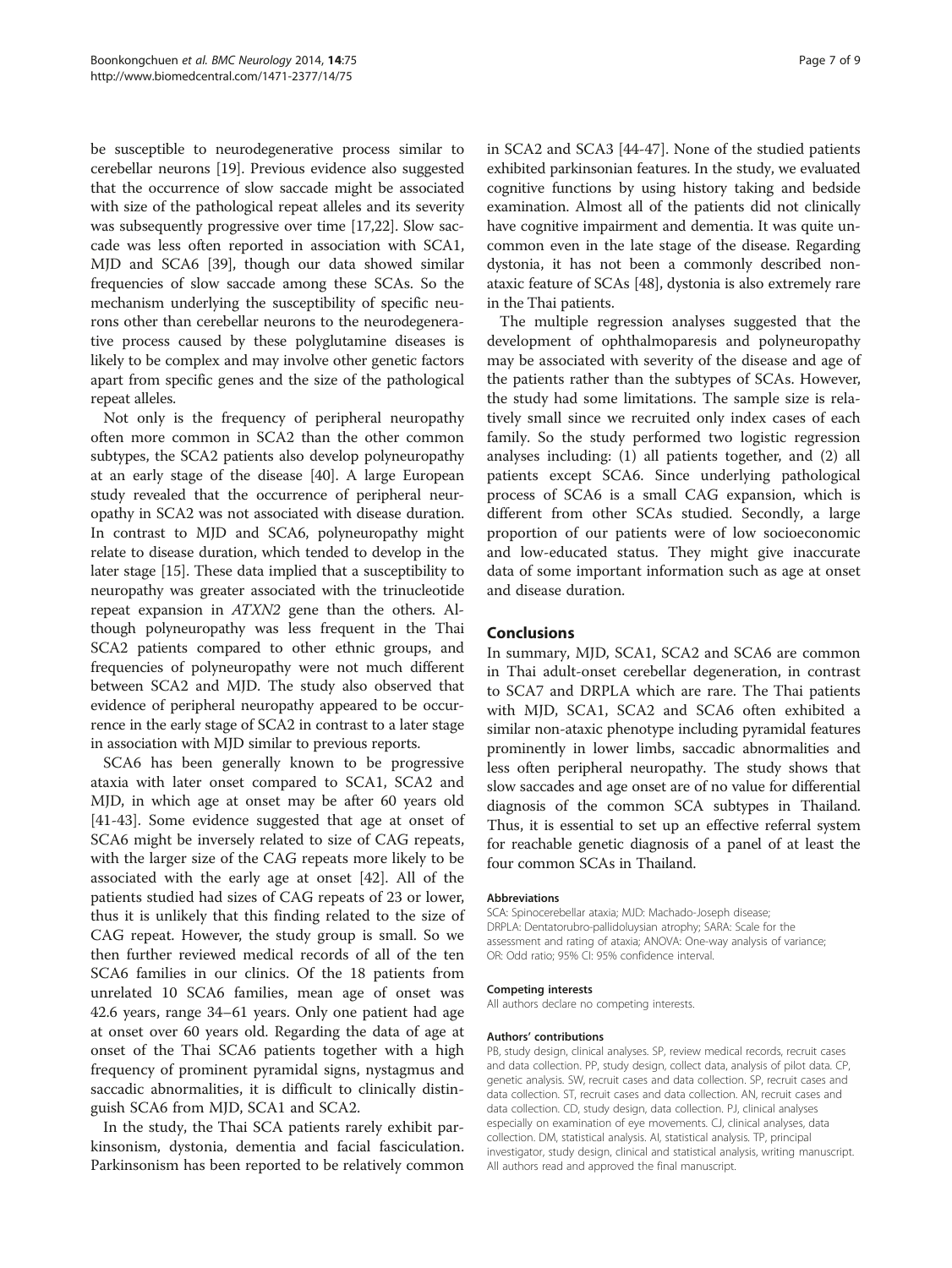#### <span id="page-7-0"></span>Acknowledgements

We are grateful to all participants and their family members. We would like to acknowledge Ass. Prof. Supoch Tunlayadechanont, Dr. Jesada Keandoungchun, Dr. Chonticha Prasartsakulchai, Asso. Prof. Siwaporn Chankrachang, Ms. Manisa Busabaratana, Ms. Aruchalean Taweewongsounton and all residents in Neurology at the Ramathibodi Hospital for their help. We thank to Mr. Maurice M. Broughton for his help with English editing and to Miss Natsharee Pulkes for her help with drawing the figure. This study was supported by the Biomedical Research Grant, Ramathibodi Hospital, Mahidol University (47008), the Wiwat Raksriaksorn Fund (3001179) and the Neurogenetic Fund (3001180) of the Ramathibodi Foundation. This study was approved by the ethical clearance committee on human rights related to research involving human subjects, Faculty of Medicine, Ramathibodi Hospital, Mahidol University (ID07-46-22, ID 03-53-19).

#### Author details

<sup>1</sup>Department of Medicine, Division of Neurology, Faculty of Medicine, Ramathibodi Hospital, Mahidol University, Bangkok, Thailand. <sup>2</sup>Division of Medicine, Bhumibol Adulyadej Hospital, Bangkok, Thailand. <sup>3</sup>Department of Medicine, Division of Neurology, Buriram Hospital, Buriram, Thailand. 4 Department of Medicine, Division of Neurology, Ratchaburi Hospital, Ratchaburi, Thailand. <sup>5</sup>Department of Internal Medicine, The Northern Neuroscience Center and Division of Neurology, Faculty of Medicine, Chiang Mai University, Chiang Mai, Thailand. <sup>6</sup>Department of Otolaryngology, Division of Otoneurology, Faculty of Medicine, Ramathibodi Hospital, Mahidol University, Bangkok, Thailand. <sup>7</sup>Section for Clinical Epidemiology and Biostatistics, Faculty of Medicine, Ramathibodi Hospital, Mahidol University, Bangkok, Thailand.

#### Received: 26 February 2014 Accepted: 2 April 2014 Published: 5 April 2014

#### References

- 1. Klockgether T, Paulson H: Milestones in ataxia. Mov Disord 2011, 26(6):1134–1141.
- 2. Serrano-Munuera C, Corral-Juan M, Stevanin G, San Nicolas H, Roig C, Corral J, Campos B, de Jorge L, Morcillo-Suarez C, Navarro A, Forlani S, Durr A, Kulisevsky J, Brice A, Sánchez I, Volpini V, Matilla-Dueñas A: New subtype of spinocerebellar ataxia with altered vertical eye movements mapping to chromosome 1p32. JAMA neurology 2013, 70(6):764–771.
- Wang JL, Yang X, Xia K, Hu ZM, Weng L, Jin X, Jiang H, Zhang P, Shen L, Guo JF, Li N, Li YR, Lei LF, Zhou J, Du J, Zhou YF, Pan Q, Wang J, Wang J, Li RQ, Tang BS: TGM6 identified as a novel causative gene of spinocerebellar ataxias using exome sequencing. Brain 2010, 133(Pt 12):3510–3518.
- 4. Kobayashi H, Abe K, Matsuura T, Ikeda Y, Hitomi T, Akechi Y, Habu T, Liu W, Okuda H, Koizumi A: Expansion of intronic GGCCTG hexanucleotide repeat in NOP56 causes SCA36, a type of spinocerebellar ataxia accompanied by motor neuron involvement. Am J Hum Genet 2011, 89(1):121–130.
- 5. Jiang H, Zhu HP, Gomez CM: SCA32: an autosomal dominant cerebellar ataxia with azoospermia maps to chromosome 7q32-q33. (Abstract). Mov Disord 2010, 25:S129.
- 6. Martins S, Calafell F, Gaspar C, Wong VC, Silveira I, Nicholson GA, Brunt ER, Tranebjaerg L, Stevanin G, Hsieh M, Soong BW, Loureiro L, Dürr A, Tsuji S, Watanabe M, Jardim LB, Giunti P, Riess O, Ranum LP, Brice A, Rouleau GA, Coutinho P, Amorim A, Sequeiros J: Asian origin for the worldwide-spread mutational event in Machado-Joseph disease. Arch Neurol 2007, 64(10):1502–1508.
- 7. Tang B, Liu C, Shen L, Dai H, Pan Q, Jing L, Ouyang S, Xia J: Frequency of SCA1, SCA2, SCA3/MJD, SCA6, SCA7, and DRPLA CAG trinucleotide repeat expansion in patients with hereditary spinocerebellar ataxia from Chinese kindreds. Arch Neurol 2000, 57(4):540–544.
- Takano H, Cancel G, Ikeuchi T, Lorenzetti D, Mawad R, Stevanin G, Didierjean O, Durr A, Oyake M, Shimohata T, Sasaki R, Koide R, Igarashi S, Hayashi S, Takiyama Y, Nishizawa M, Tanaka H, Zoghbi H, Brice A, Tsuji S: Close associations between prevalences of dominantly inherited spinocerebellar ataxias with CAG-repeat expansions and frequencies of large normal CAG alleles in Japanese and Caucasian populations. Am J Hum Genet 1998, 63(4):1060-1066.
- 9. Giunti P, Sabbadini G, Sweeney MG, Davis MB, Veneziano L, Mantuano E, Federico A, Plasmati R, Frontali M, Wood NW: The role of the SCA2 trinucleotide repeat expansion in 89 autosomal dominant cerebellar ataxia families. Frequency, clinical and genetic correlates. Brain 1998, 121(Pt 3):459–467.
- 10. Riess O, Rub U, Pastore A, Bauer P, Schols L: SCA3: neurological features, pathogenesis and animal models. Cerebellum 2008, 7(2):125–137.
- 11. Giunti P, Sweeney MG, Spadaro M, Jodice C, Novelletto A, Malaspina P, Frontali M, Harding AE: The trinucleotide repeat expansion on chromosome 6p (SCA1) in autosomal dominant cerebellar ataxias. Brain 1994, 117(Pt 4):645–649.
- 12. Maschke M, Oehlert G, Xie TD, Perlman S, Subramony SH, Kumar N, Ptacek LJ, Gomez CM: Clinical feature profile of spinocerebellar ataxia type 1–8 predicts genetically defined subtypes. Mov Disord 2005, 20(11):1405–1412.
- 13. Sinha KK, Worth PF, Jha DK, Sinha S, Stinton VJ, Davis MB, Wood NW, Sweeney MG, Bhatia KP: Autosomal dominant cerebellar ataxia: SCA2 is the most frequent mutation in eastern India. J Neurol Neurosurg Psychiatry 2004, 75(3):448–452.
- 14. Seifried C, Velazquez-Perez L, Santos-Falcon N, Abele M, Ziemann U, Almaguer LE, Martinez-Gongora E, Sanchez-Cruz G, Canales N, Perez-Gonzalez R, Velázquez-Manresa M, Viebahn B, Stuckrad-Barre S, Klockgether T, Fetter M, Auburger G: Saccade velocity as a surrogate disease marker in spinocerebellar ataxia type 2. Ann N Y Acad Sci 2005, 1039:524–527.
- 15. Schmitz-Hubsch T, Coudert M, Bauer P, Giunti P, Globas C, Baliko L, Filla A, Mariotti C, Rakowicz M, Charles P, Ribai P, Szymanski S, Infante J, van de Warrenburg BP, Dürr A, Timmann D, Boesch S, Fancellu R, Rola R, Depondt C, Schöls L, Zdienicka E, Kang JS, Döhlinger S, Kremer B, Stephenson DA, Melegh B, Pandolfo M, di Donato S, du Montcel ST, Klockgether T: Spinocerebellar ataxia types 1, 2, 3, and 6: disease severity and nonataxia symptoms. Neurology 2008, 71(13):982–989.
- 16. Durr A, Stevanin G, Cancel G, Duyckaerts C, Abbas N, Didierjean O, Chneiweiss H, Benomar A, Lyon-Caen O, Julien J, Serdaru M, Penet C, Agid Y, Brice A: Spinocerebellar ataxia 3 and Machado-Joseph disease: clinical, molecular, and neuropathological features. Ann Neurol 1996, 39(4):490–499.
- 17. Velazquez-Perez L, Seifried C, Santos-Falcon N, Abele M, Ziemann U, Almaguer LE, Martinez-Gongora E, Sanchez-Cruz G, Canales N, Perez-Gonzalez R, Velázquez-Manresa M, Viebahn B, von Stuckrad-Barre S, Fetter M, Klockgether T, Auburger G: Saccade velocity is controlled by polyglutamine size in spinocerebellar ataxia 2. Ann Neurol 2004, 56(3):444–447.
- 18. Seidel K, Siswanto S, Brunt ER, den Dunnen W, Korf HW, Rub U: Brain pathology of spinocerebellar ataxias. Acta Neuropathol 2012, 124(1):1–21.
- 19. Velazquez-Perez L, Seifried C, Abele M, Wirjatijasa F, Rodriguez-Labrada R, Santos-Falcon N, Sanchez-Cruz G, Almaguer-Mederos L, Tejeda R, Canales-Ochoa N, Fetter M, Ziemann U, Klockgether T, Medrano-Montero J, Rodríguez-Díaz J, Laffita-Mesa JM, Auburger G: Saccade velocity is reduced in presymptomatic spinocerebellar ataxia type 2. Clinical neurophysiology: official journal of the International Federation of Clinical Neurophysiology 2009, 120(3):632–635.
- 20. Christova P, Anderson JH, Gomez CM: Impaired eye movements in presymptomatic spinocerebellar ataxia type 6. Arch Neurol 2008, 65(4):530–536.
- 21. Geiner S, Horn AK, Wadia NH, Sakai H, Buttner-Ennever JA: The neuroanatomical basis of slow saccades in spinocerebellar ataxia type 2 (Wadia-subtype). Prog Brain Res 2008, 171:575–581.
- 22. Wadia N, Pang J, Desai J, Mankodi A, Desai M, Chamberlain S: A clinicogenetic analysis of six Indian spinocerebellar ataxia (SCA2) pedigrees. The significance of slow saccades in diagnosis. Brain 1998, 121(Pt 12):2341–2355.
- 23. Laffita-Mesa JM, Bauer PO, Kouri V, Pena Serrano L, Roskams J, Almaguer Gotay D, Montes Brown JC, Martinez Rodriguez PA, Gonzalez-Zaldivar Y, Almaguer Mederos L, Cuello-Almarales D, Aguiar Santiago J: Epigenetics DNA methylation in the core ataxin-2 gene promoter: novel physiological and pathological implications. Hum Genet 2012, 131(4):625–638.
- 24. Sura T, Eu-Ahsunthornwattana J, Youngcharoen S, Busabaratana M, Dejsuphong D, Trachoo O, Theerasasawat S, Tunteeratum A, Noparutchanodom C, Tunlayadechanont S: Frequencies of spinocerebellar ataxia subtypes in Thailand: window to the population history? J Hum Genet 2009, 54(5):284–288.